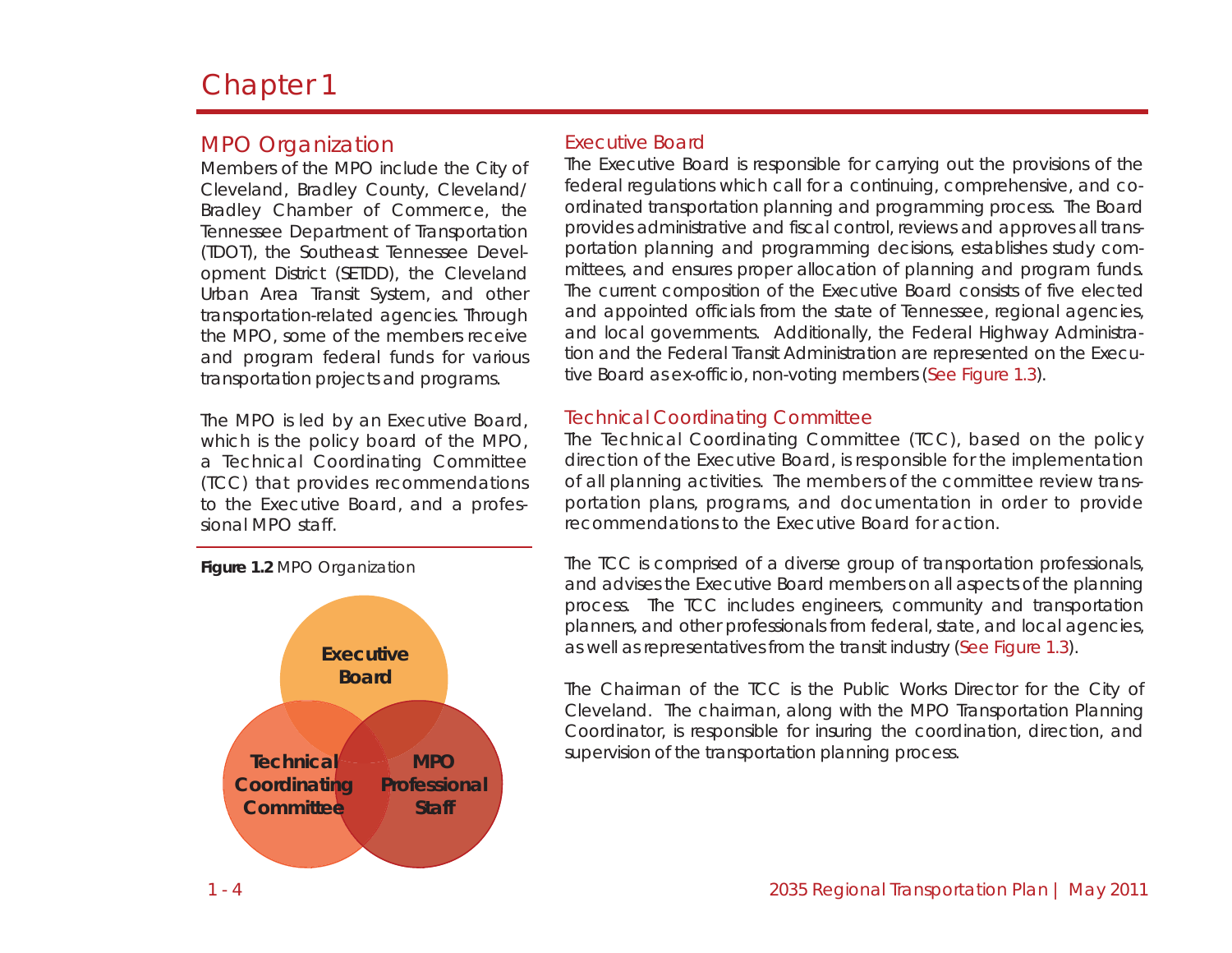# **Introduction**

**Figure 1.3** Cleveland MPO Committees.

Executive Committee<br>
Executive Director State of Tennessee<br>
Executive Director Southceast Tennessee Human Resources<br>
County Mayor Bradley County<br>
Mayor Exploy Claveland<br>
Virgo Claveland<br>
Division Administrator<br>
City of Cle

### MPO Professional Staff

The Cleveland Area MPO is housed at the City of Cleveland Community Development Department and the professional staff currently consists of a MPO Coordinator and a transportation planner that are responsible for all planning and administrative functions of the MPO.

# MPO Transportation Planning Process

The MPO is bound by its operating procedures, which are documented in the MPO's Transportation Planning Prospectus. The Prospectus includes a brief history of the MPO, a listing of Executive Board and TCC members, and operating procedures (including a proactive public involvement program). The MPO periodically revises the Prospectus to ensure the region maintains a continuous and comprehensive transportation planning process and can be found on the MPO's website.

## Unified Planning Work Program

The Unified Planning Work Program (UPWP) is a one-year plan that is developed to insure that all federal and state mandates pertaining to the regulations set forth by the Safe Account-



\*Non-Voting Members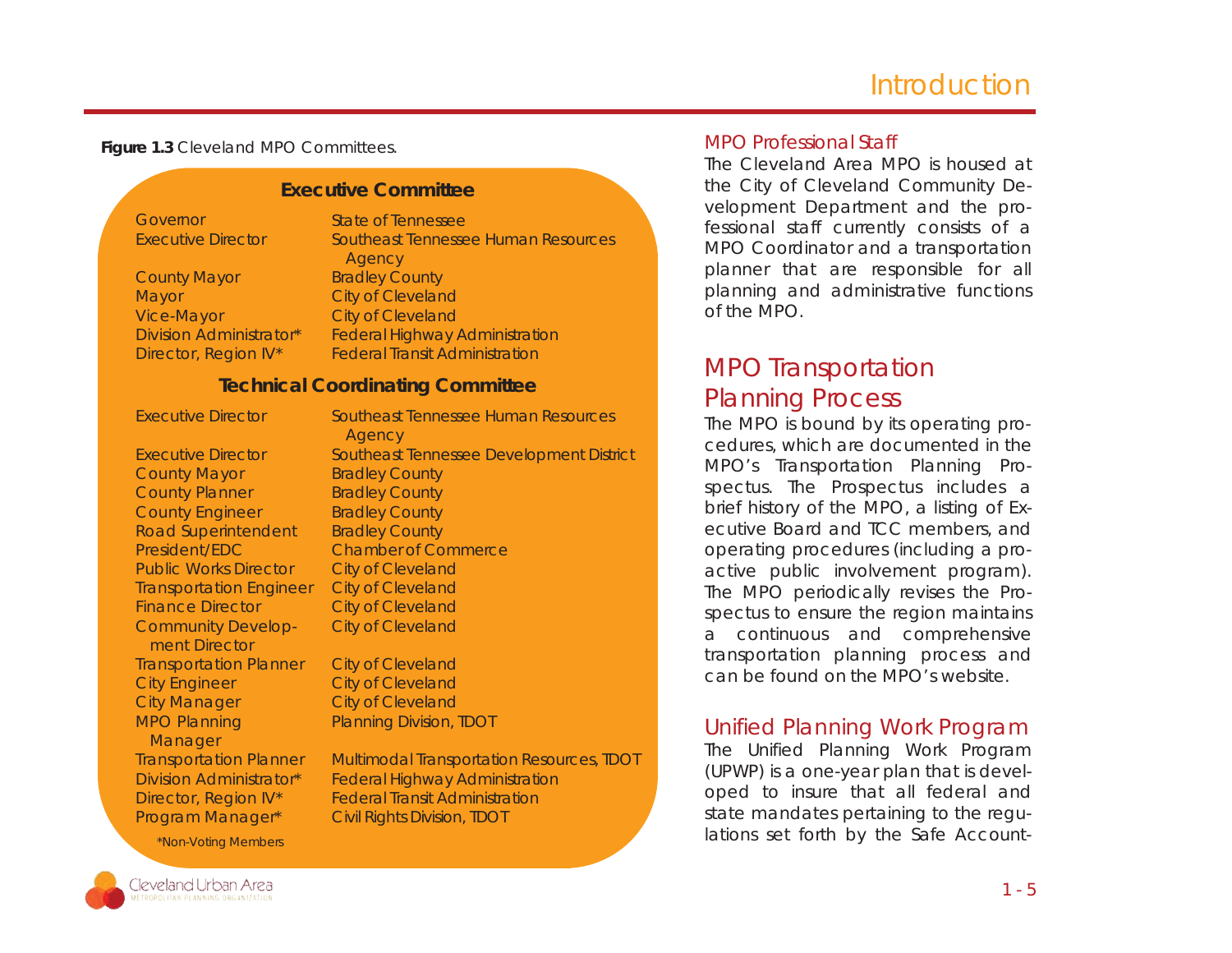# Chapter 1

able Flexible Efficient Transportation Equity Act - A Legacy for Users (SAFETEA-LU) are incorporated into every document and aspect of the organization. The intention of the UPWP is to insure that the planning factors of SAFETEA-LU are carried out in all actions of the MPO Executive Board and through administration of all projects and major work efforts for each year, such as MPO staff work tasks and planning

studies that will be carried out in each fiscal year.

*"As the Cleveland area continues to grow, new transportation issues will continue to develop. The Metropolitan Planning Organization (MPO) is the forum where member jurisdictions cooperatively resolve these issues."* 

> *MPO Prospectus for Transportation Planning*

## **Transportation** Improvement Program

The Transportation Improvement Program (TIP) is <sup>a</sup> programming document that details a fouryear budget of transportation projects. The TIP provides the opportunity to select projects from the RTP that are most suitable to the region's current or

short-term needs. The different agencies that are represented on the Executive Board and TCC work through a cooperative process that includes public involvement, to create the TIP document.

## Regional Transportation Plan

The Regional Transportation Plan (RTP) is a long range (20+ years) multimodal strategy and capital improvement program developed to guide the effective investment of public funds in transportation facilities in order to help manage congestion, increase regional mobility options, and conform to national air quality standards. The RTP is updated every four or five years and may be amended as a result of changes in projected federal, state, and local funding; major investment studies; congestion management systems plans; interstate interchange justification studies; and environmental impact studies.

The MPO is committed to a comprehensive transportation planning approach and has developed the 2035 Regional Transportation Plan in compliance with all applicable federal requirements for metropolitan transportation planning.

Figure 1.4 depicts the relationship between the RTP and the TIP as well as the Continued, Comprehensive, and Cooperative ("3-C") process that the MPO facilitates with all agencies represented on the TCC, during the development of the RTP and TIP. Once both the RTP and TIP are developed and adopted, the next phase is the construction/ implementation of projects.

The development of this Regional Transportation Plan will be discussed in Chapter 2.